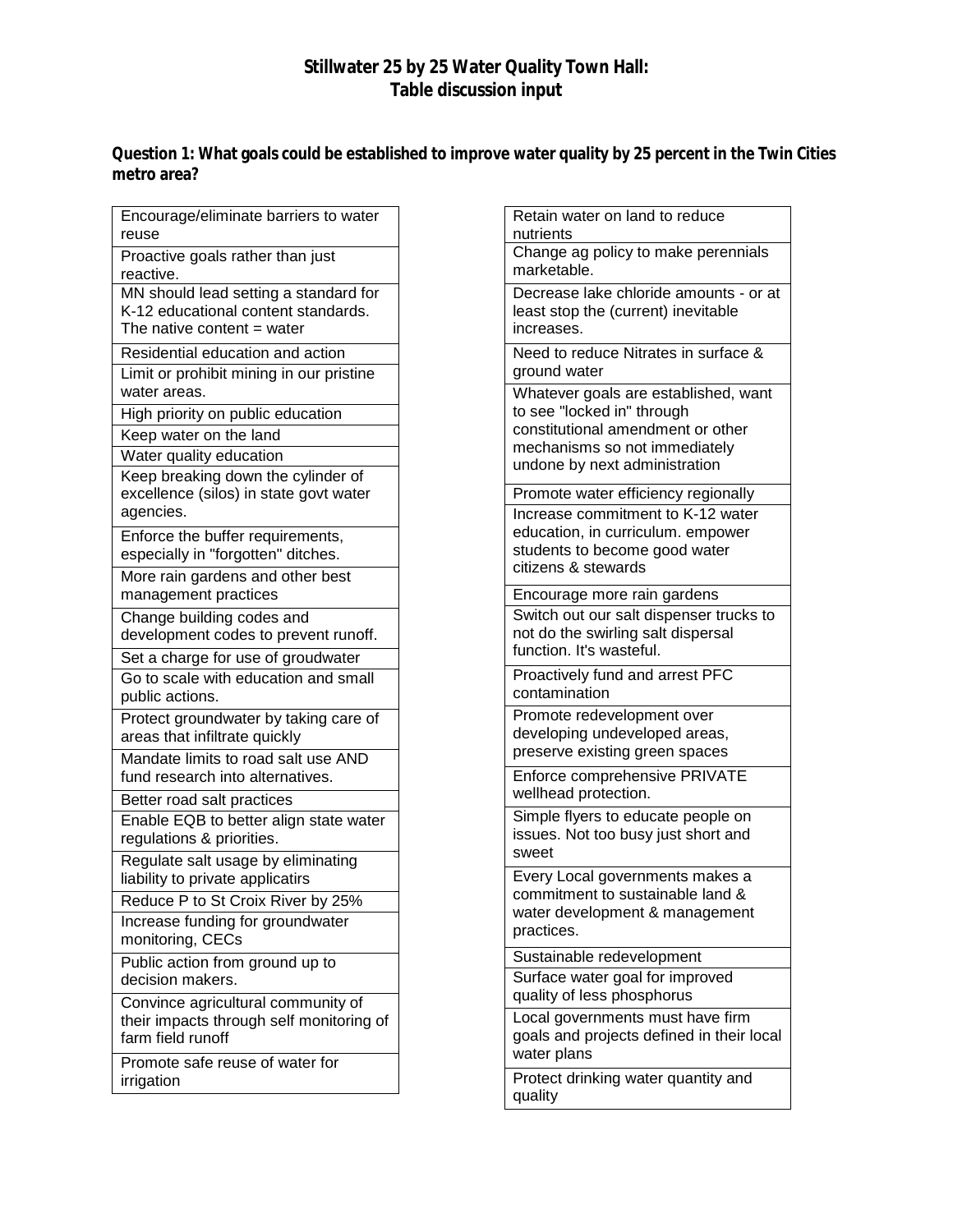Create a statewide Campaign for water stewardship. Build on GOV Dayton's commitment.

Better engagement of the public to impact water quality at home

Better private property management reducing P...commercial fertilizer companies have interest to sell. Use more organic.

Educate all Minnesota residents (including youth) of issues that contribute poor water quality and how to incourage water conservation.

Intercept and treat urban runoff

Limit and control urban runoff to control phosphates road salt

Increased incentives and education for water conservation

Funnel more money to AIS grants Incentivise developers to conserve water and use alternative sourced (reuse)

Healthier fish so we can eat more local, native fish.

Reduce greatly the salt used for deicing

Change code or policy in cities to require development plans to at least explore the feasibility of permeable pavement and only use impervious where permeable is not feasible.

Define cost and charge for use of all pollutants

Rethink transit design - reduce impervious surface, use more pervious surface, evaluate roads to see if they can be narrowed, use road salt better and research better options

Reduce urban runoff

Stop over salting

Increase wate clarity in Lakes by 25% by 2025.

limited liability legislation for salt applicators and homeowners

Keep aquatic invasive species from entering lakes and rivers

Protect drinking water, wells and aquafers

1. Pinpoint monitoring protocal 2. Awareness of problems using hard data 3. Increase conservation of water and reuse of stormwater

Less dependence on ground water for irrigation purposes.

new ideas for water treatment

Pinpoint the sources of pollution to better solve the issue. Remove garbage from the Mississippi. Reuse grey water for toilets and waste management.

Reduce fertilizer and pesticides change the way we fertilize crops and lawns

creating green spaces of all sizes to capture runoff

Road salt reduction Fertilizer reduction ( consider taxing products and services for those who choose to use) Buffer zone for surface runoff

Clean up polluted lakes and streamsmake them swimmable

Water reuse

Rethink lawn and landscape culture mow less, reduce inputs like fertilizers and herbi/pesticides, have more rain gardens, change culture of mowing and culture of irrigation

Increase commercial water reuse Input Lawn treatment measurment evaluation

1 Reduce nutrients to surface water by 25% by'25 2 increase cover crops 25% by '25 3 Get 25% farmers to use precision farmers by '25

Develop a water ethic, improve awareness and education

Reduce, reuse, recycle wastewater including recharging aquifers Financial assistance to property owner Better interaction/coordination between state agencies

25% reduction of road salt use

Cities need to develop ordinances to encourage sustainable communities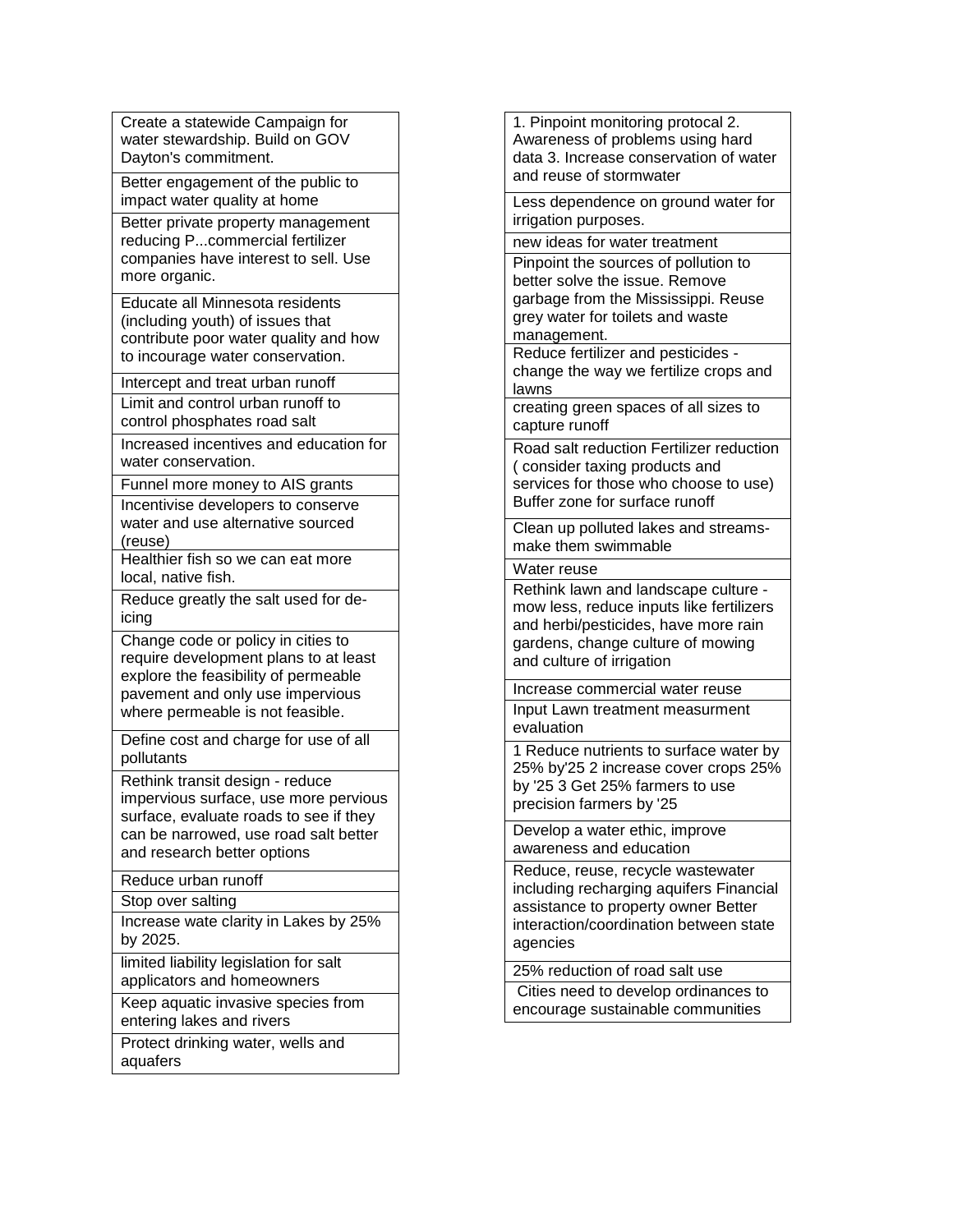Eliminate infiltration of PFC contaminants into the groundwater from stormwater pathways, as is occurring in a stormwater pathway that travels through Lake Elmo, W. Lakeland, Afton to St. Croix river

25% reduction in ground water use Protect the quality of all life in the water

More research into water conservation and reuse.

Alternative agriculture practices to grow products

Address controllable pollutants- lead from pipes, microbeads and micro plastics,

An increase in education on local water issues, reducing runoff in urban areas using porous surfaces and rain gardens, reduction in household overuse of water

Increase public engagement Reductions in water pollutants Increase water protection in urban areas

25% reduction in oil pipelines

Recharge aquifers and protect recharge areas

Improve testing with published results Design development for the carrying

capacity of the land and limit growth in the metro area to a more sustainable level.

25% reduction in chloride use on roads

Determine true value of water and incorporate into the cost of water to pay now for sustainability

Change summer pumping demand to not be more than 3x winter demand for city wells

Periodic testing of private wells

Convert municipal drinking water to use surface water not groundwater

Educate people to set goals to reduce personal use of water. 2. Separate & regulate drinking water sourcesfromcommercial use . 3. Enforcelakeshoreline buffers.

1. Attitude changes on how we treat our rivers & lakes -not a sewer 2. Maintain & improve the number of unimpaired water by 25% 3. Improved coordination /compliance in best practices for road salt

3) Promote recreational uses of lakes and rivers to increase exposure to the value of water assets

Salt liability protection to reduce use Green infrastructure, including buffers, increased use of surface and grey water, plumbing codes

Innovative road design including pervious pavement around water bodies, rumble strips to slow traffic and reduce need for salt

Educate how to access information on water quality Limited liability for salt application

Check buffer zones to make sure farmers are adhering to the rules.

BUFFER ZONES!

Require certification and licensure for chloride applicators state wide.

Streamline permitting for stormwater reuse.

Require all redevopment improve water quality through minimal impact design standards (all ready exist, just need to be implemented)

**Systerns**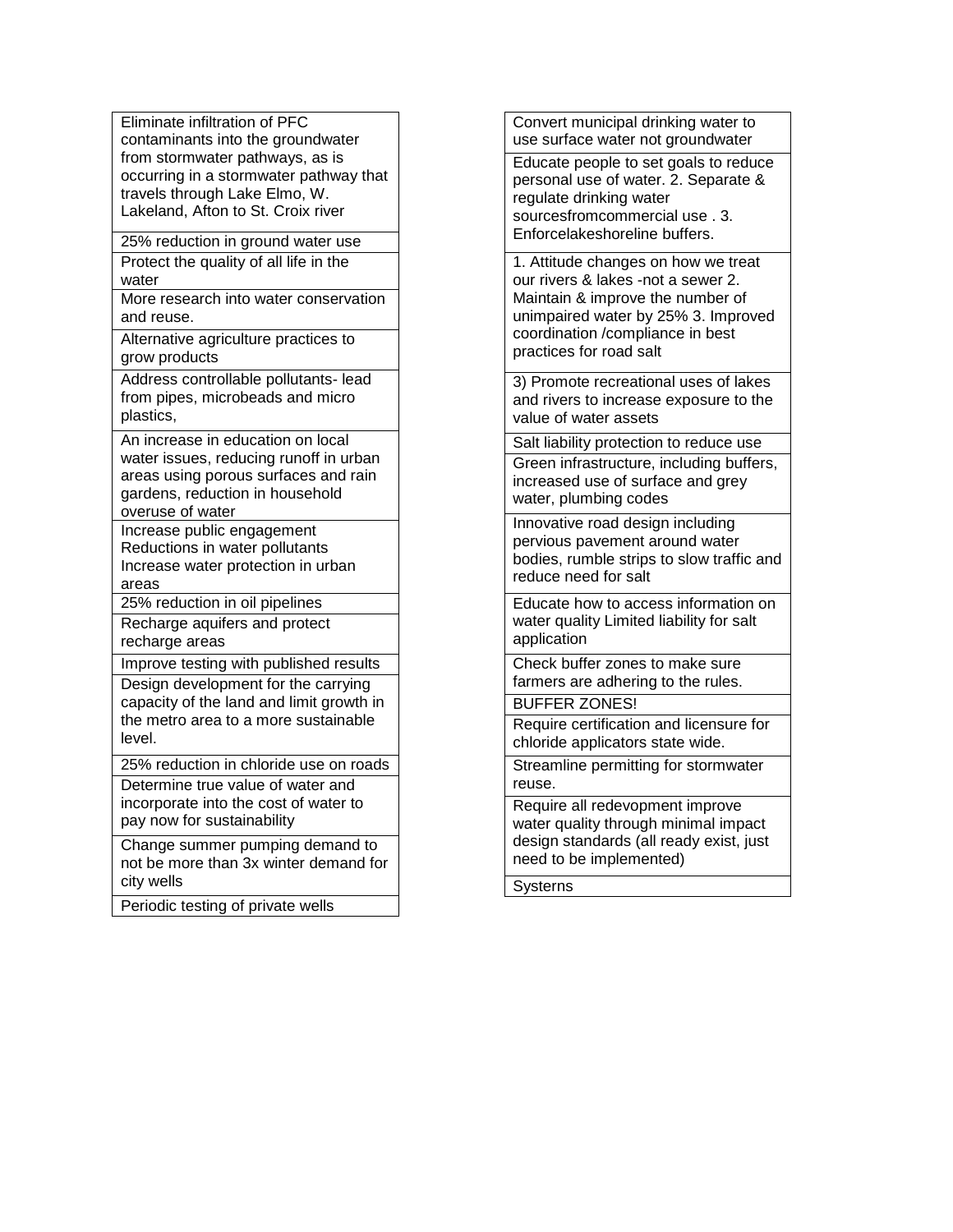**Question 2: What actions are needed to get to these goals for the Twin Cities metro Area?** 

| Improved infrastructure                                                      |
|------------------------------------------------------------------------------|
| Develope a policy for waste water                                            |
| reuse by Met Council.                                                        |
| Water reuse                                                                  |
| Private wellhead protection plans<br>similar to Municipal wellhead           |
| protection to protect the same                                               |
| aquifers.                                                                    |
| Road salt 25% reduction- already                                             |
| great examples for roads now focus<br>on water softener reductions. Support  |
| research for cost effective reductions                                       |
| and removals from resources.                                                 |
| Charge users true cost of ground                                             |
| water and pollutants                                                         |
| Improve or increase public education                                         |
| initiatives - for adults in addition to<br>children. Possibly through: adds, |
| neighborhood organizing (door-to-                                            |
| door), etc.                                                                  |
| Road salt- change expectations for                                           |
| snow/ice travel. Variable speed limits                                       |
| based on weather conditions.                                                 |
| Install modern salt monitors on plows                                        |
| Increase number of watershed district                                        |
| staff (which means of course, increase<br>funding).                          |
| Road salt- look for alternative                                              |
| substances                                                                   |
| Tax incentive to reduce runoff at the                                        |
| watershed level                                                              |
| Require or incentivize private                                               |
| contractors to learn best practices for                                      |
| salt reduction on roads and limited<br>liability in exchange for documented  |
| application reduction.                                                       |
| Establish programs to engage ENTIRE                                          |
| watershed districts, not just those                                          |
| around a body of water.                                                      |
| Road salt-state of MN needs to lead                                          |
| by example.                                                                  |
| Expand master water stewards                                                 |
| program in all watershed districts.                                          |
|                                                                              |
| Ensure that public properties show the                                       |
| best norm for raingardens and<br>stormwater reuse. Public lands have to      |
| be an example for residents for NOT<br>over-watering.                        |

| Fund water capture                                                        |
|---------------------------------------------------------------------------|
| Reducing ag runoff- incentives for                                        |
| agricultural to comply or remove                                          |
| incentives to do wrong things                                             |
| Encourage each of our cities to                                           |
| become Green Step Cities.                                                 |
| Equalize funding opportunities for                                        |
| water quality projects across metro                                       |
| Rain barrel incentives.                                                   |
| Develope financial incentives for                                         |
| industry to reduce water consumption.                                     |
| Incentives for rock gardens and roof                                      |
| top gardens.                                                              |
| Low mow grass - U of M research.                                          |
| Share what works with others. Seek                                        |
| out success stories and replicate those                                   |
| models. Make sure you have good<br>data and find out what you don't know. |
|                                                                           |
| Require periodic testing of private                                       |
| wells, perhaps every 5 years. Data is                                     |
| vital to understanding our ground<br>water systems. Enhance testing as    |
| well.                                                                     |
| Legislation to reduce liability for small                                 |
| applications for deicing. See New                                         |
| Hampshire legislation                                                     |
| Make perennials profitable you get                                        |
| significantly more perennials on                                          |
| landscapes                                                                |
| Give water and water entities legal                                       |
| rights like NZ giving Whanganui River                                     |
| legal rights of a person.                                                 |
| More education and incentives for                                         |
| implementing buffers                                                      |
| Give out water meters for well use of                                     |
| ground water                                                              |
| Set regulations, laws and set                                             |
| certifications on phosphorus, fertilizers.                                |
| But work on finding incentives ather                                      |
| than penalties.                                                           |
| Infrastructure for water reuse - local                                    |
| treatment, greywater use                                                  |
| More funding for conservation districts,                                  |
| watershed districts, and clean water                                      |
| fund to promote education and clean                                       |
| water projects                                                            |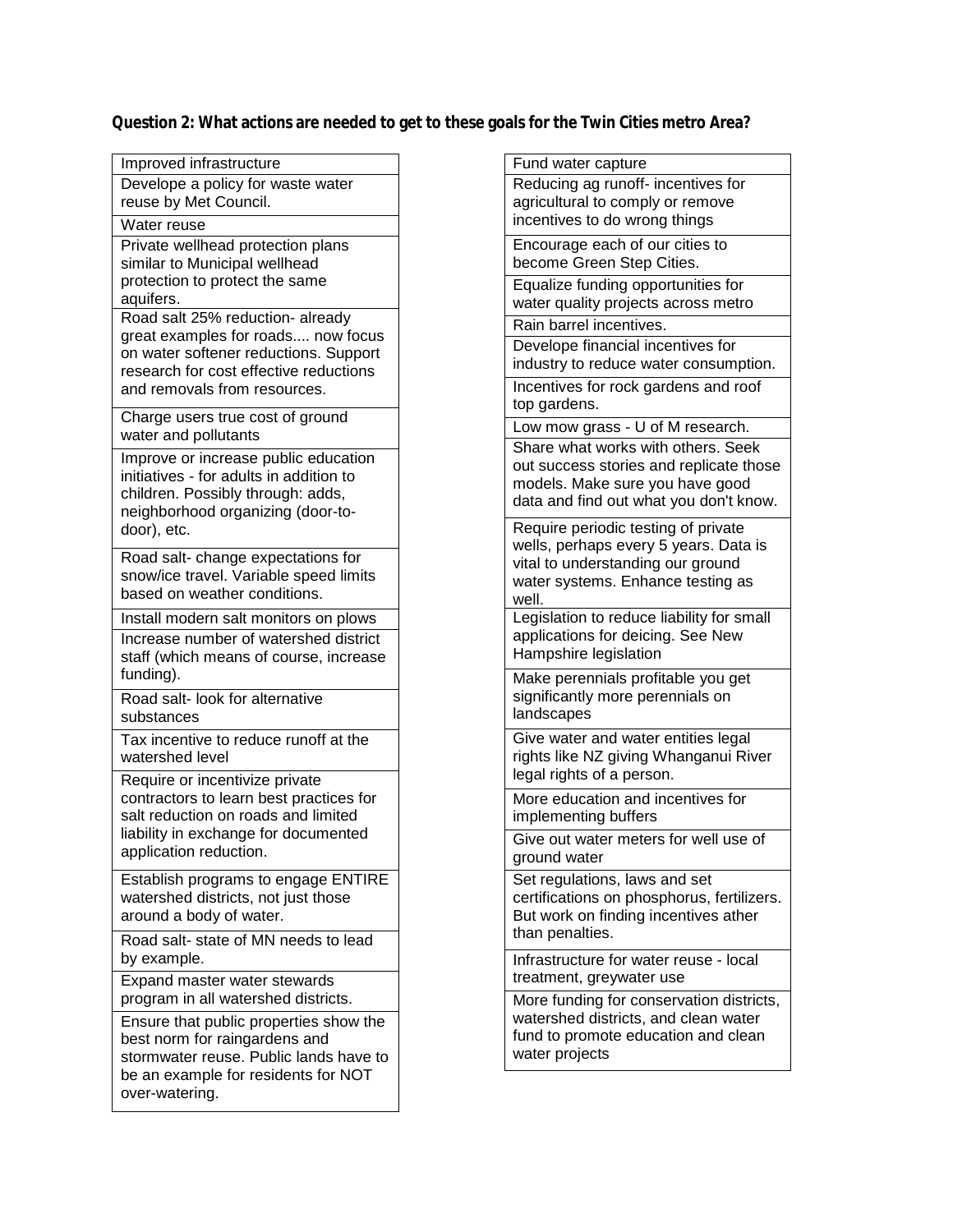Reuse- business reuse- awesome! Efficient. Stormwater reuse- some situations where works. Waste water reuse- expensive...if goal is to preserve MN water then maybe cheaper to put metro on river wate

Road salt - modify equipment to use less, research new options, methods, and practices.

We need to better educate the public, more specifically our younger generations about the effect we each have on our environment and how it affects us personally and make it more engaging to the youth

More options for de-icing roads Reduce salt use in the road by mixing with sand

Education for homeowners, not just agriculture.

Reduce liability of trying to reduce salt usage to reduce fear of slip and fall lawsuits.

Education for commercial salt applicators on application rates and best time and method for applying

Using social media campaigns that demonstrate facts in terms people understand, show how water quality improvements save money, use humor, and help communicate water quality alerts

## Too many silos.

More education, especially programs that target intergenerational groups

Funding to help get non compliant septic systems onto municipal systems

Change culture - get people to care more about water than about Green turf

Develop curriculum and activities to educate young people about water systems and how sectors like transportation are connected to water quality

Salt liability protection

Have a certification for neighborhoods as well as the ag certainty program.

Change the perception that water is cheap.

Require toilets on boats and ice houses

Better landscape management drought resistant grass, incentives for smaller lawns, grants for green roofs and rain gardens

Set standards & benchmarks for performance.

Managed infiltration

Develop citizen-science type data collection and water monitoring programs

Use river water piping to be available for Geothermal

Find and invest in existing programs that already address some of these goals such as the Pollinator Friendly Alliance

We need to get out politicians and people of power more involved in our push to change and in helping bigger corporations switch to cleaner water practices.

Corporate incentives to create and implement waste water reuse.

25% reduction in use of salt on roads. Potassium actetate possible sub

Water reuse both storm water and wastewater License all salt applicator Raise the cost of water including water from private wells

Closed loop systems for storm water and drinking/wastewater to allow for aquifer recharge, irrigation, increase conservation

Look at pilot in East Bethel how waste water is recharging aquifer

Financial incentives to cities and counties to adopt better technology for chloride use on roads and limited liability insurance for private parking lots

We should hold everyone accountable on not pouring more pollution into our water and in holding bigger corporations accountable.

Education

Local education on conservation efforts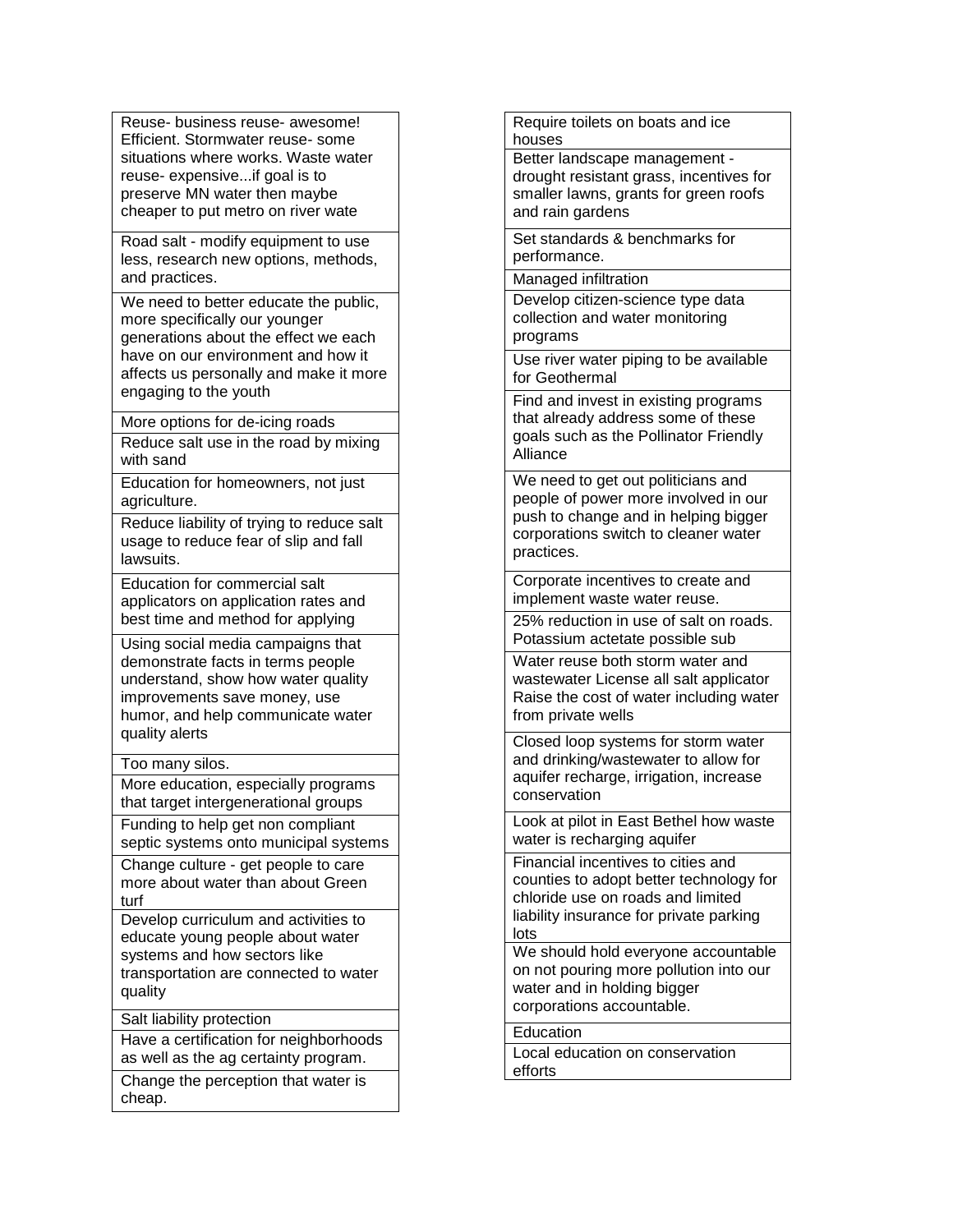Reduce demand for oil with renewable energy so pipelines aren't needed

Govt accountable

Enhance communication between neighbors and local farmers and have a goal on how to improve water for the seventh generation. Hold each other accountable.

Use parent teacher conferences to build on projects children develop about water learning.

Develop strong certification programs for pollutants such as salt

Increased legislation/continuity so citizens don't get "whiplash" when the next administration comes in; support ed / outreach programs; monitor & limit chemical applications from all users

Ration water. MCPA MUST enforce pollution violations. DNR should drop its appeal of Judge Marriner's ruling on White Bear Lake.

A campaign focused on water protection, similar to recycling campaign in past.

Homes and businesses (including farms, mines, and corporations) must be held accountable for the pollution they produce, and activities that have potential widespread effect should not be permitted.

Implement a home owner water usage audit (like Xcel Energy's electricity audit)

Tax/fee for private well usage

Include "state of water quality" in eah person's Propoerty tax staement

Internet of Things (devices) to monitor and report immediately WQ alerts

Expand K-12 program to design competitions to expand idea generation

## **Question 3: What specific next steps are needed to move the actions forward now?**

educate or replace leaders who don't value water quality appropriately

Pass legislation that reduces liability for salt applicators

Making sure these changes stay beyond the change in administration

Contact your local politicians. Let them know that water is a priority. Call them!

Salts- Limited liability for our private applicators

homeowner and salt-seller education about the dangers salt pose to water quality, restrict sales where possible Mandate toilets on boats and ice houses Fully fund our watershed district's plans & our counties' water management plans. Salts- increase technologies available now and certify communities Develop a salt use certification and incentivize salt reduction

Tax incentives for healthy lawn care. Support FOREVER GREEN program at U of M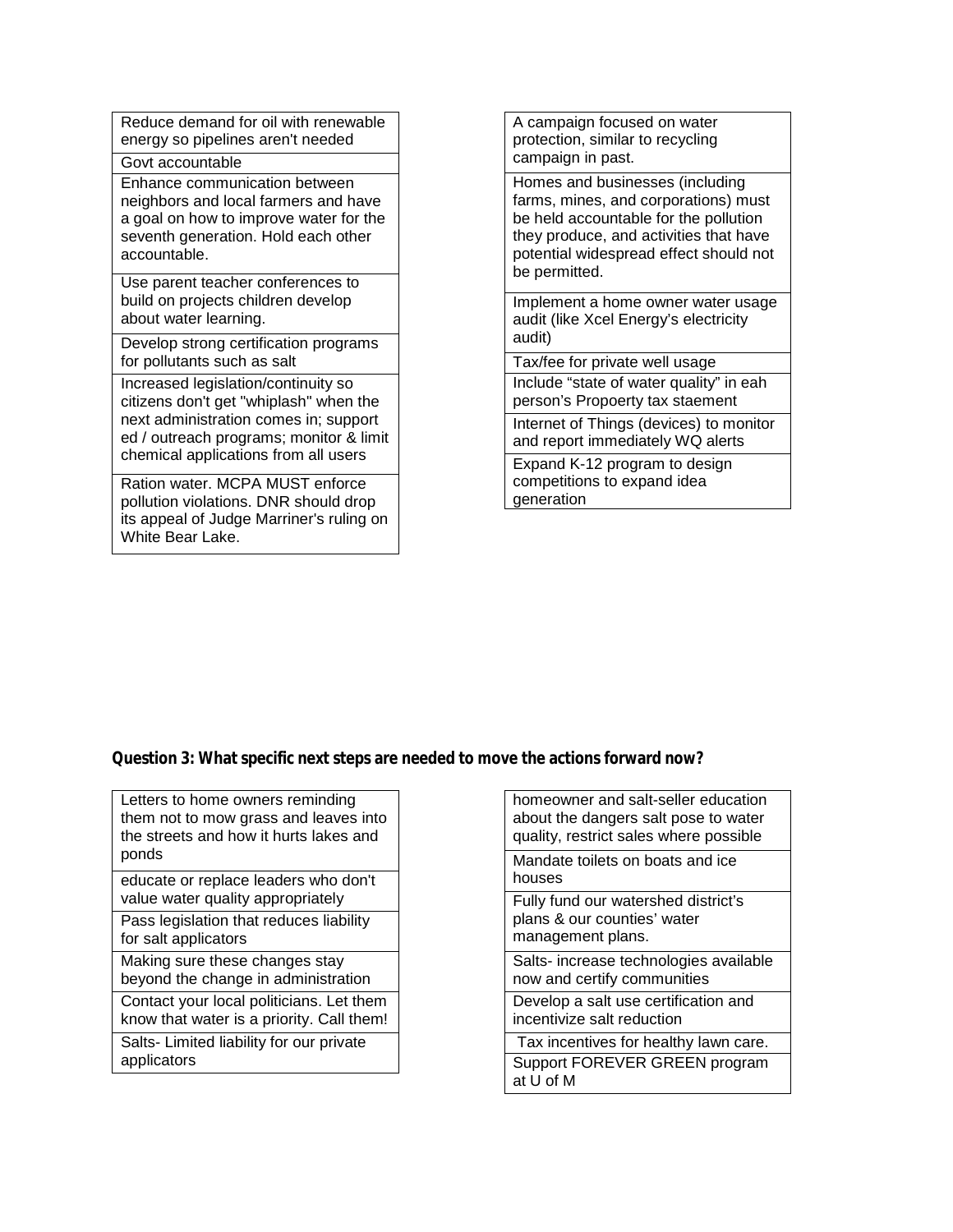MPCA salt applicators training needs steady stream of funding Public education campaigns.

Salt- public education to reduce private salt use

We need a state water mascot to raise awareness and excitement among youth about protecting our water

Light rail to Stilwater

State agencies should each champion water quality. Not just for DNR.

Start the conversation about the true costs. Do we have the will to impose more taxes on ourselves?

Minimum performance standards for agriculture.

Promote water and nutrient re-use

K-12 water education requirements statewide.

motivate people to do things differently based on the impacts our habits have on water

Create neighborhood coordinators connected to City Council's as a platform to educate Residence on water conservation ideas and plan for change

Promote organic based farming Encourage cities to offer a tax

incentive/break program for "keeping water on a property." Minneapolis does this.

Better enforcement of existing regulations. Provide staffing to support programs in state agencies.

Certification for homeowners, neighborhoods, cities as clean water. Like ag water cerification.

Research impacts of salt usage on plants and animals

Political will across levels of government, incl. Governor, legislation, judicial branch, agencies, and local level

Legislate a reduction in salt used on roads

Appropriate legislation and enforcement Implemented education programs Evaluate effectiveness of phosphorus bans in fertilizer

Administration change will happen. Clean water fund has been wonderful...more legislation in this regard to increase funding long term beyond this administration.

Prescribe different salt/grit ratios for specific sensitive areas

Coordinate salt/ grit usage across municipal boundaries

Showcase reuse projects

New ways to price water, esp. groundwater, tax incentives to reduce water use and reduce farming inputs

Educate public to pick up pet poo

More mass transit options

Enforcement of existing regs at local, state, federal levels

Find ways to do clean water practices profitability.

More groundwater aquifer monitoring

Increased funding for local landowners to address regional needs (welltesting, assist w/ leaking septic systems, buffers)

Incentivize desired behaviors

Change liability standards for salt applicators. Perhaps: change the liability to be based on a different deicing best practice. Small contractors need to attend training on new best practices, e.g.

Salt applicator training.

Further resiliency within the state. Met Council is starting this as part of Comprehensive Plans.

Better educate our children on water quality and use.

More funding for research and Education to find more solutions

Limited liability legislation for salt applicators (fully fund the certification program w/ incentives for best practices)

Prevent mining residues such as fracking sands on our roads and in our rivers

Marketing campaign on the value of water so people don't take it for granted.